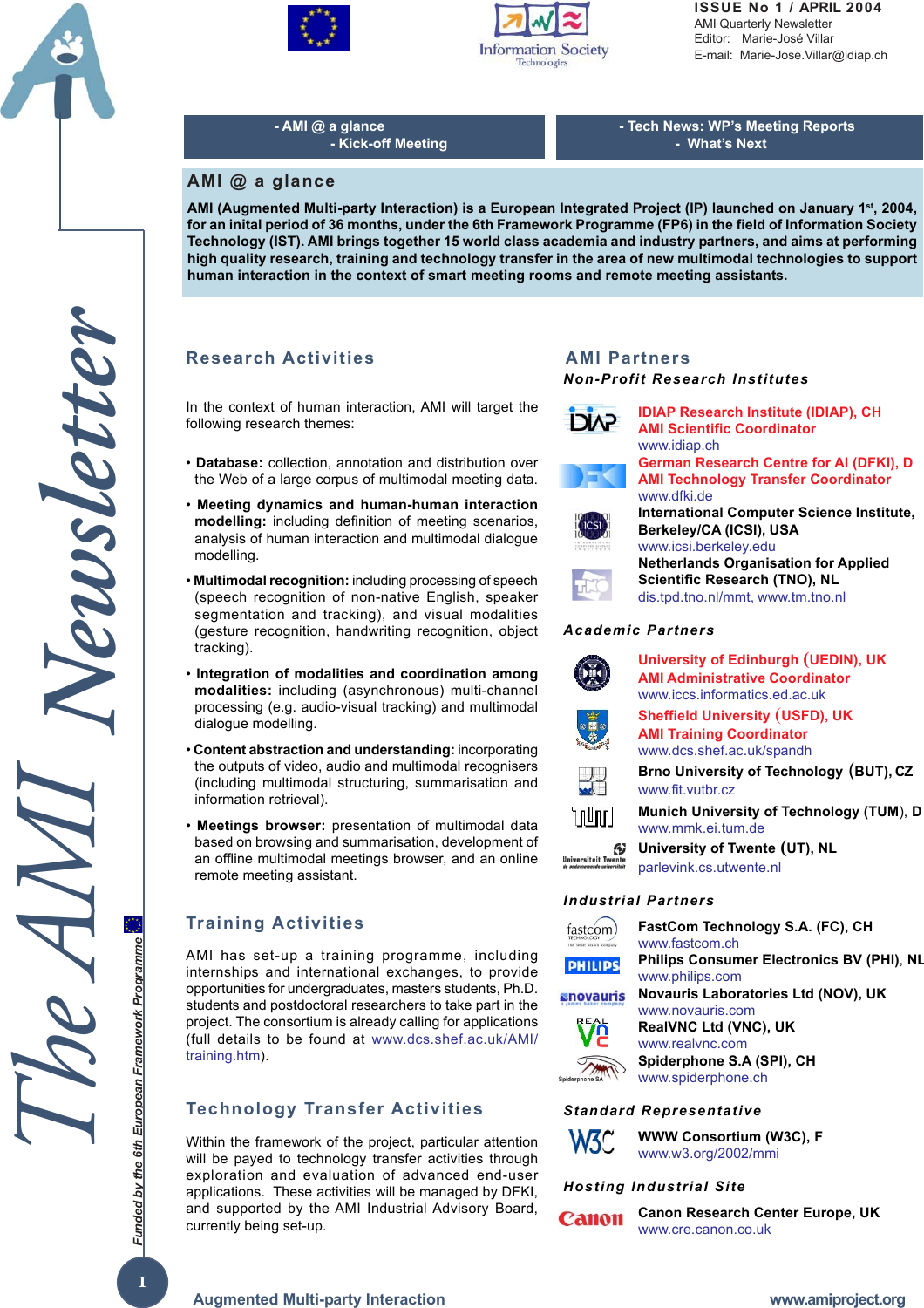

# **Brussels - January 28, 2004**

On January 28, 2004, several representatives of each of the 15 AMI partners gathered together in Brussels for the official kick-off of the project.

Beyond the social aspects of direct contacts to initiate dynamic collaborations, this kick-off meeting offered all the participants a good opportunity to share a common view of the project, while discussing in more detail the project objectives in terms of research, training, and technology transfer.

Regarding research, each WP manager presented a consolidated view of their WP, based on information gathered prior to the meeting.

Training and technology transfer measures were also discussed.

Finally, participants also focused on the current set up of the AMI public and private web site, which will be presented in more depth in forthcoming newsletters.



**Meeting participants: UEDIN**: Steve Renals, Johanna Moore, Jean Carletta, Caroline Hastings and Mike Sparks **DFKI**: Tilman Becker **ICSI**: Barbara Peskin **TNO**: Wilfried Post and Kraaij Wessel **BUT**: Pavel Zemcik **TUM**: Gerhard Rigoll **IDIAP**: Hervé Bourlard, Iain McCowan and Nancy-Lara Robyr **USFD**: Phil Green, Steve Whittaker, Vinny Wan and Gillian Callaghan **UT**: Rieks op den Akker, Anton Nijholt Prof. and Franciska de Jong **FC**: Nicolas Pican and Gael Le Coz **PHI**: Kees Tuinenbreijer **VNC**: Andy Harter **SPI**: Pierre Wellner **W3C**: Max Froumentin and Philipp Hoschka.

#### **Work-package (WP) Managers**

- **WP1: Meeting modelling and scenario definition Rieks op den Akker** (UT) infrieks@cs.utwente.nl
- **WP2: Infrastructure, data collection & management Iain McCowan** (IDIAP) mccowan@idiap.ch
- **WP3: Data annotation and standardization Jean Carletta** (UEDIN) J.Carletta@ed.ac.uk
- **WP4: Audio-video processing Marc Al-Hames** (TUM) alh@mmk.ei.tum.de
- **WP5: Multimodal Structure and content analysis Tilman Becker** (DFKI) Tilman.Becker@dfki.de
- **WP6: HCI, presentation components & demonstrators Kees Tuinenbreijer** (Philips) kees.tuinenbreijer@philips.com
- **WP7: Evaluation and planning Steve Renals** (UEDIN) s.renals@ed.ac.uk
- **WP8: Management and planning Hervé Bourlard** (IDIAP) bourlard@idiap.ch
- **WP9: Technology transfer Tilman Becker** (DFKI) Tilman.Becker@dfki.de
- **WP10:Training Phil Green** (USFD) P.Green@dcs.shef.ac.uk

# **Visit the AMI public & local web pages**

# **www.amiproject.org**

**Augmented Multi-party Interaction**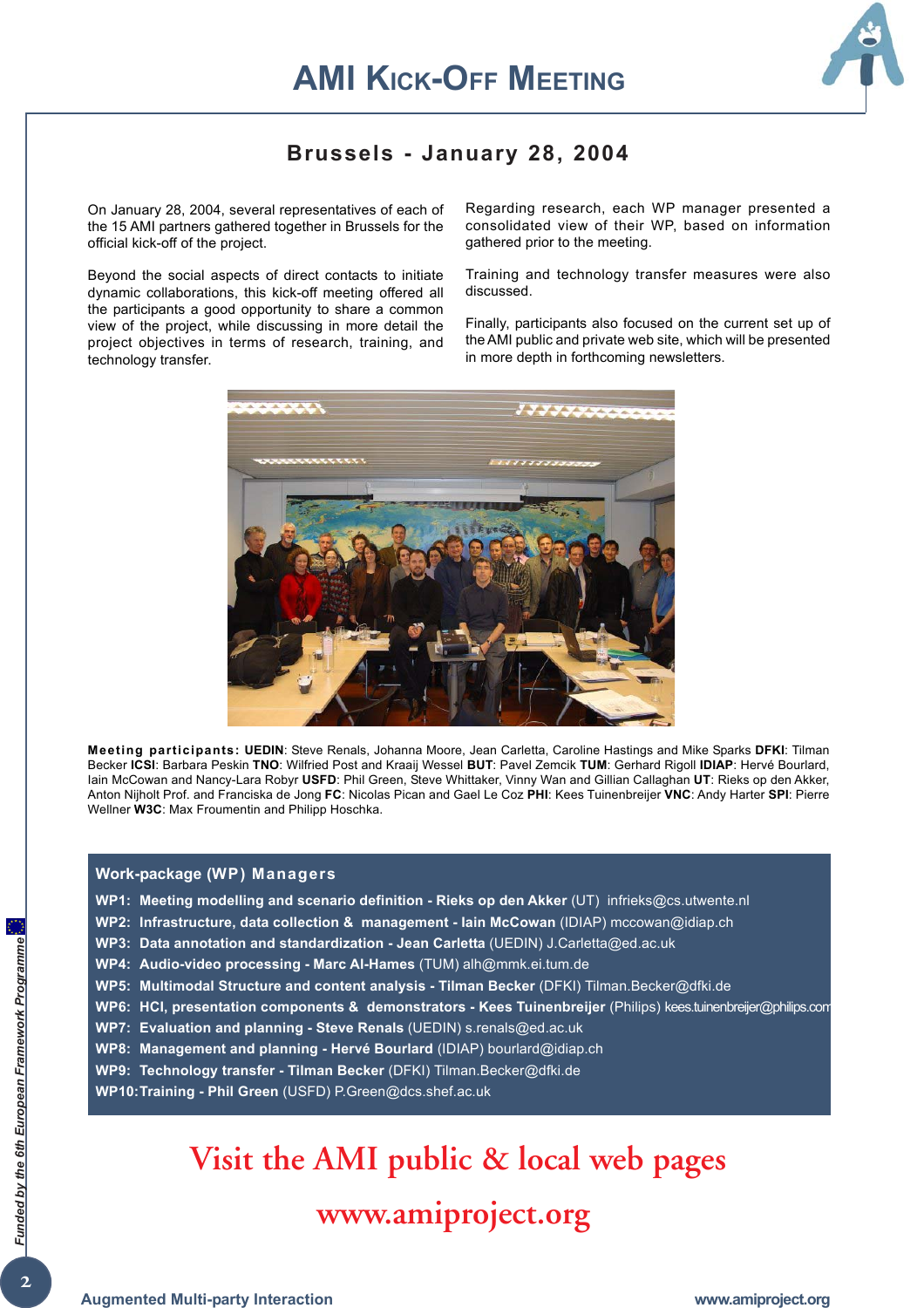

**Since the project kick-off in late January, there have been a number of meetings to initiate work in the technical work-packages. As a result, much progress has been made in specifying tasks and identifying key dependencies within and between work-packages. Following is a brief summary of the meetings held to date, including their major outcomes.**

#### **WP1 (Meeting Modeling and Scenario Definition)**

#### **12-13 February 2004, UEDIN.**

There is a heavy dependence on the output of WP1 within the other AMI WP's, and particularly in the early project phases, there is a strong need for feedback from other WP's to WP1. With this in mind, the WP1 kick-off aimed at the early resolution of a number of key issues related to meeting modelling and scenario definition. The primary goal of the meeting was to define Meeting Scenarios for the AMI data collection. Requirements from signal processing, machine learning, content analysis, organizational psychology, sociology and HCI were discussed. It was decided that series of Design Project Meetings (involving a group holding periodic meetings to work through a design process) could cater for all these requirements in some way, and should thus provide the basis for the 'core' AMI meeting corpus. A proposal for these scenarios has been circulated to other work-packages for feedback. Other goals of the meeting were to commence work on defining a Meeting Glossary, a Meeting Model, and an Annotation Scheme for the project. Draft documents for each of these have been written and are currently being refined in response to feedback from partners.



#### **WP6 (HCI, Presentation Components & Demonstrators)**

#### 8-9 March 2004, IDIAP.

Agenda items for the meeting included: feedback to WP1 on scenarios and annotation needs, how to assess user requirements, how to evaluate browsers, and how to integrate software components. Discussions on user requirements focused on the definition of users, with a major distinction in user types being drawn between meeting participants and nonparticipants. In general, it is expected that participants will want to retrieve specific pieces of information, while non-participants may be more interested in obtaining a general overview of the

meeting. A draft document listing potential user groups for AMI, along with means for eliciting user requirements, will be circulated in early April. Different methods of evaluating the eventual meeting browsers were discussed, including a proposal for obtaining an objective, replicable score that will allow the effectiveness of different interfaces to be compared. More subjective evaluation methods, such as user questionnaires, interviews, etc, were also discussed. Two documents are currently being drafted regarding evaluation: one specifying the objective browser score, and a second addressing other evaluation means. Time was also spent discussing software architecture, in order to facilitate integration of browsers and components developed at different sites. A work-group was formed to discuss the issue in more detail, with aims of achieving integration in terms of server-side functionality (APIs to access data, data formats, etc), as well as defining a position on client integration.

#### **WP5 (Multimodal Structure and Content Analysis)**

#### **11-12 March 2004, DFKI.**

The aims of the WP5 research include many of the most ambitious aspects of the AMI project, and require close integration between partners, as well as with other WP's. In order to focus the research efforts and facilitate integration from the outset, the major goal of the kick-off meeting was therefore to clearly define the tasks in the WP5 work-plan, along with involved partners in each case. The meeting began with presentations from all partners, familiarising others with related previous work, and listing the tasks they intended to focus on in AMI. Based on these presentations, most of the discussions then focused on producing a consolidated list of tasks for the 18-month work-plan. In many cases, partners used different terms to refer to similar tasks, so overlaps were identified and common terms agreed upon. Tasks were broadly categorised as segmentation (breaking into a sequence of non-overlapping segments), structuring (multi-class, potentially hierarchical, classification of segments), summarisation (data reduction and restructuring), or information retrieval. The resulting list has been circulated, and each partner has been asked to briefly describe their contribution and nominate the key contact person at their site for each task. These inputs will be compiled and posted on the intranet by early April. The meeting also included presentations from work-packages 1, 4 and 6 to help understand key dependencies.

# **For more details, full minutes of the meetings are available on the AMI WPs intranet.**

 $\overline{\mathbf{3}}$